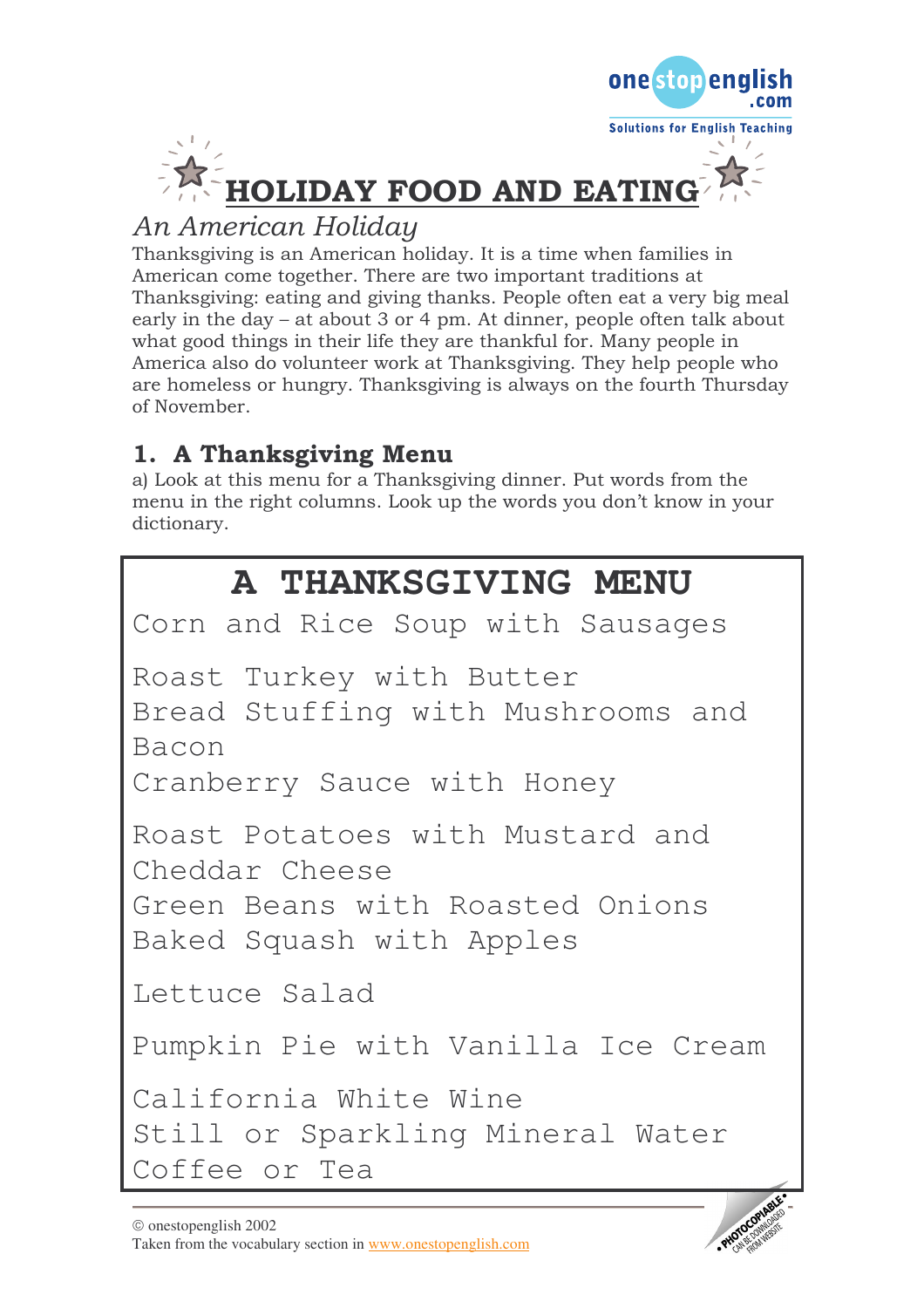

| <b>MEAT</b>  | <b>VEGETABLES</b> | <b>DRINKS</b> |
|--------------|-------------------|---------------|
|              |                   |               |
|              |                   |               |
|              |                   |               |
|              |                   |               |
|              |                   |               |
| <b>FRUIT</b> | <b>DESSERT</b>    | <b>OTHER</b>  |
|              |                   |               |
|              |                   |               |
|              |                   |               |
|              |                   |               |
|              |                   |               |
|              |                   |               |

b) Add more words under each heading.

### 2. Holiday Food Survey.

For this mini project divide into groups. Each group has to find the answers to questions. Your teacher will give you some questions. When you have finished, report to the class.

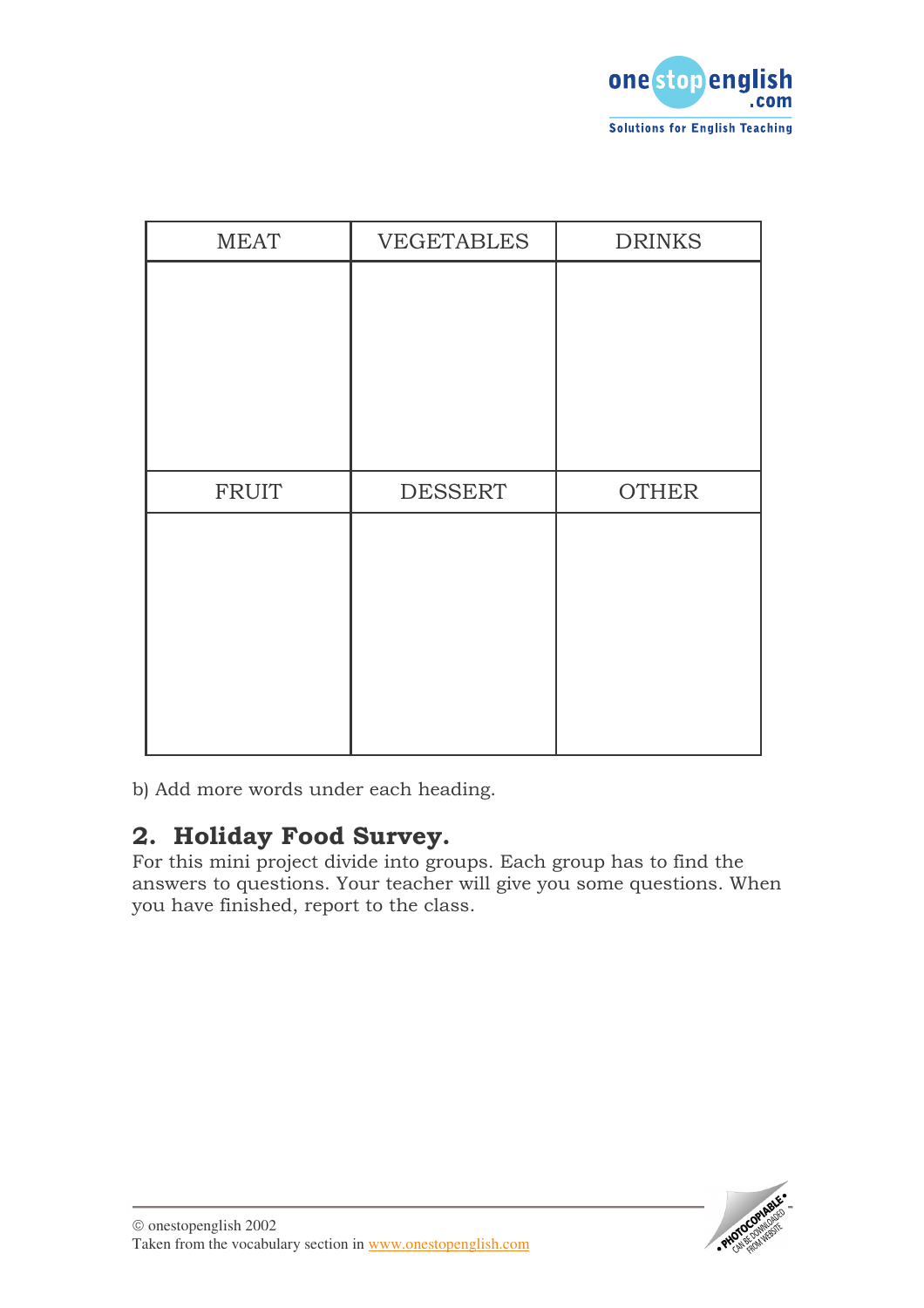

**Solutions for English Teaching** 

#### Holiday Food Survey



 $GROUP A - Find out about WHEN people eat with their family. Here are$ some questions to ask.

\*How often do you sit down with your family to eat?

\*Do you eat with your family at holiday times?

\*Do you have any family traditions connected with food at holiday times? What are they?

ADD YOUR OWN QUESTIONS TO FIND OUT MORE.



Holiday Food Survey

 $GROUP B$  – Find out about WHAT people eat at different times of the year. Here are some questions to ask.

\* Do you have any holiday like the American Thanksgiving?

\* What big celebrations do you have during the year in your country?

\* What do you usually eat during those holidays?

ADD YOUR OWN QUESTIONS TO FIND OUT MORE.



Holiday Food Survey

GROUP  $C$  – Find out WHO does the work when people eat together at holiday times. Here are some questions to ask.

\* Who usually cooks the holiday meal in your family?

\* If there is meat to eat, who cooks and carves the meat?

\* Who decides what to eat at a holiday meal in your family? Who does the shopping?

\* Who cleans up after a holiday meal in your family?

ADD YOUR OWN QUESTIONS TO FIND OUT MORE.